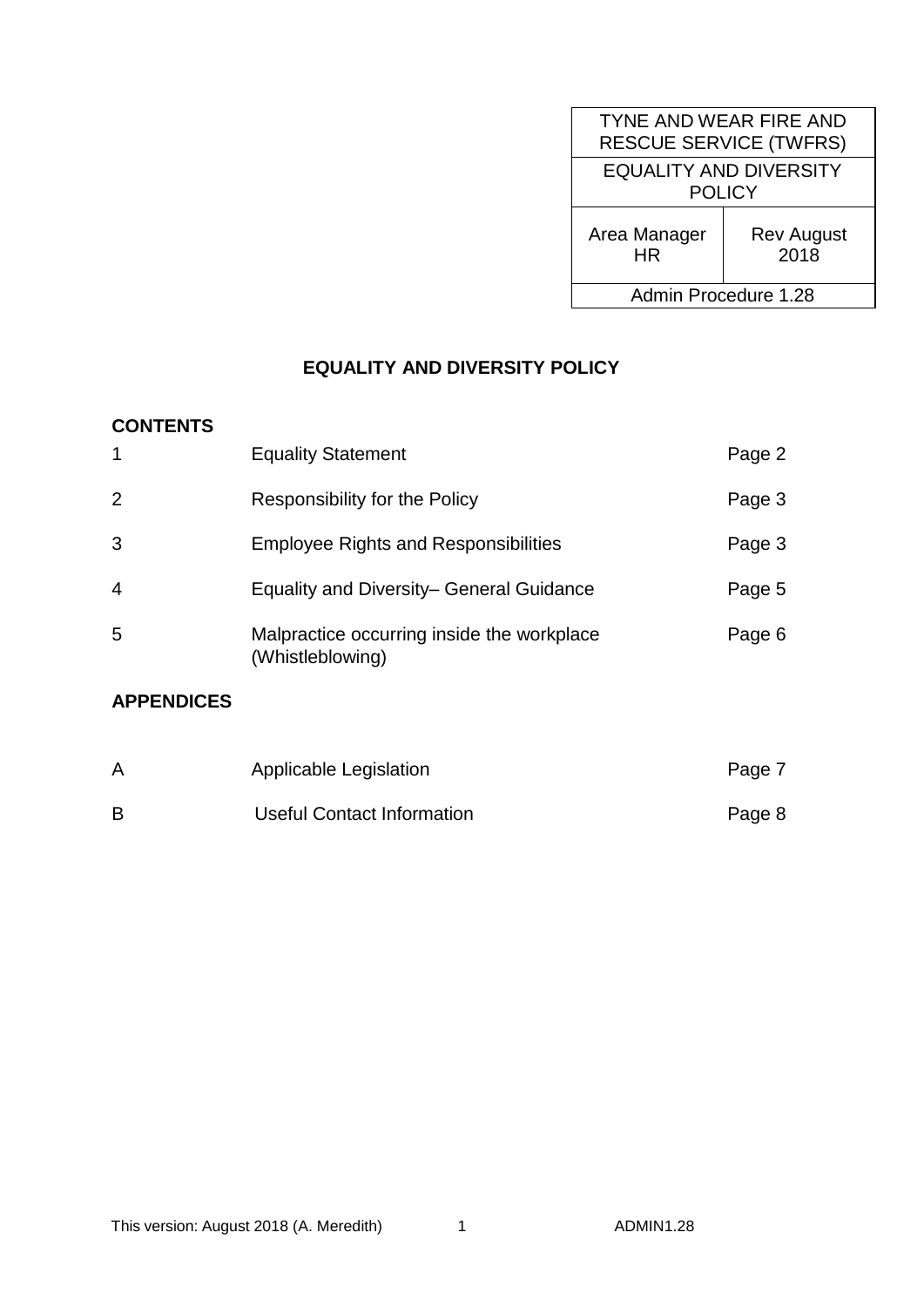## **1. EQUALITY STATEMENT**

- 1.1 The Authority is committed to continuous improvement in all equality matters. This policy ensures that we all work towards achieving a diverse workforce, which serves a diverse community.
- 1.2 Our Equality and Diversity Policy is underpinned by our core values.
- 1.3 All members and employees work to the core values in all aspects of their role.

## **Our Core Values**

| We value SERVICE to the                                                                                                                                                                                                                                                                                                  | We value all our EMPLOYEES by                                                                                                                                                                                                                    |
|--------------------------------------------------------------------------------------------------------------------------------------------------------------------------------------------------------------------------------------------------------------------------------------------------------------------------|--------------------------------------------------------------------------------------------------------------------------------------------------------------------------------------------------------------------------------------------------|
| <b>COMMUNITY by:</b>                                                                                                                                                                                                                                                                                                     | practising and promoting:                                                                                                                                                                                                                        |
| $\bullet$ Working with all groups to reduce risk                                                                                                                                                                                                                                                                         | <b>Fairness and respect</b>                                                                                                                                                                                                                      |
| Treating everyone fairly and with                                                                                                                                                                                                                                                                                        | <b>Recognition of merit</b>                                                                                                                                                                                                                      |
| respect                                                                                                                                                                                                                                                                                                                  | Honesty, integrity and mutual trust                                                                                                                                                                                                              |
| • Being answerable to those we serve                                                                                                                                                                                                                                                                                     | <b>Personal development</b>                                                                                                                                                                                                                      |
| <b>Striving for excellence</b>                                                                                                                                                                                                                                                                                           | Co-operative and inclusive working                                                                                                                                                                                                               |
| We value DIVERSITY in the Service and<br><b>Community by:</b><br>Treating everyone fairly and with<br>respect<br>• Providing varying solutions for different<br>needs and expectations<br><b>Promoting equal opportunities in</b><br>employment within the Service<br><b>Challenging prejudice and</b><br>discrimination | We value IMPROVEMENT at all levels in<br>the Service by:<br>Accepting responsibility for our<br>performance<br><b>Being open-minded</b><br><b>Considering criticism thoughtfully</b><br>Learning from our experience<br><b>Consulting others</b> |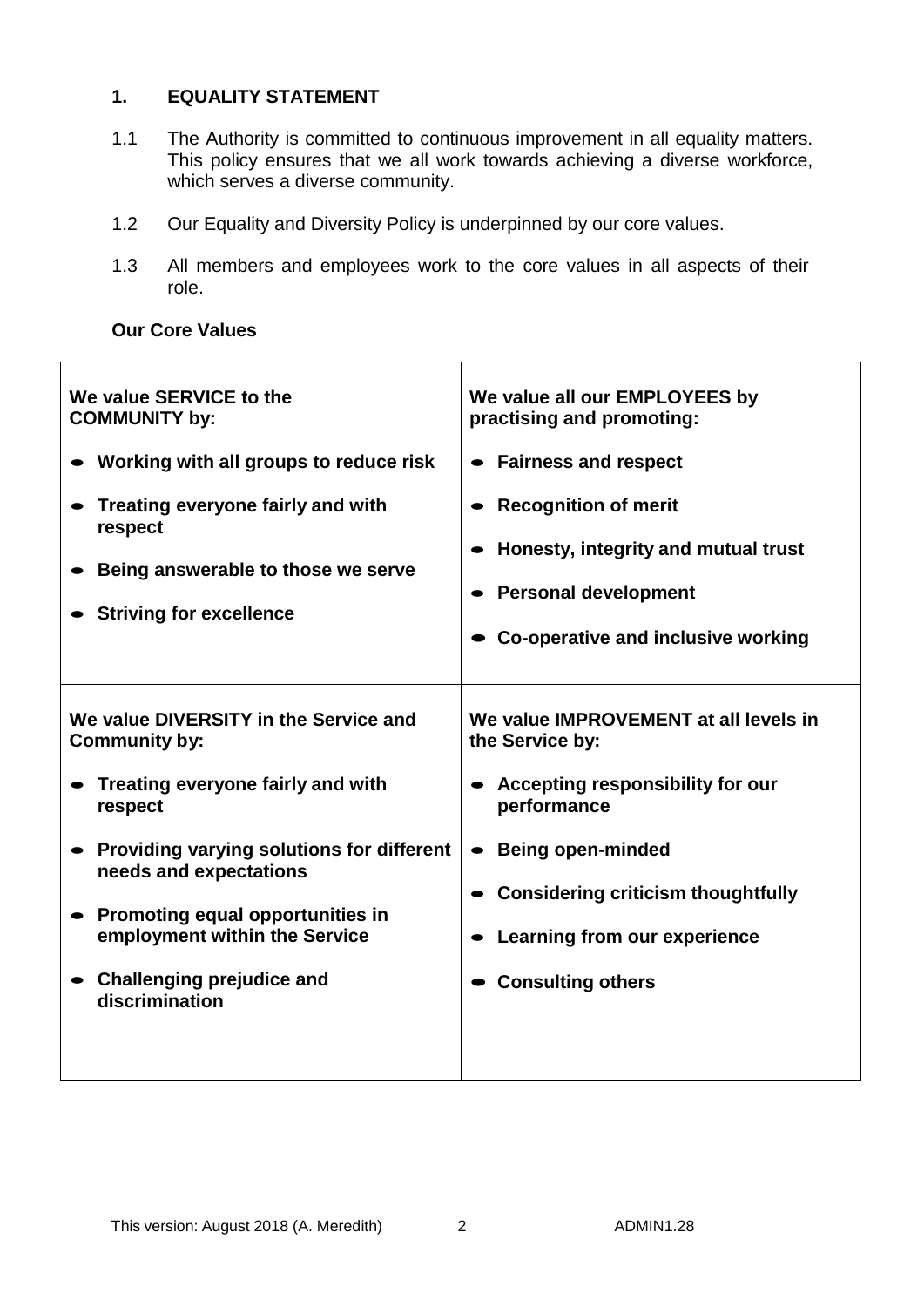## **2. RESPONSIBILITY FOR THE POLICY**

- 2.1 The Authority and its' Members have direct responsibility for the implementation, monitoring and review of this policy. On a day-to-day basis this is delegated to the Chief Fire Officer who also has in place an Equality Committee, which comprises of members from across the organisation and recognised representative bodies.
- 2.2 In addition, all employees have an individual responsibility in terms of equality, diversity and inclusion, and are required to:
	- Read and ensure that the policies contained within this and other associated documents are carried out; and
	- Promote and maintain equality principles both in the working environment and the community.
- 2.3 This document is widely available to all employees of the Authority. Appropriate training and general awareness is organised on a regular basis.
- 2.4 Advice and guidance on any aspect of the policy can be obtained by contacting the Human Resources Manager**.**
- 2.5 This policy should be read in line with the Dignity and Respect Policy (1.19), Recruitment Policy (1.23), Discipline Procedure and Guidance (3.5) and Grievance Resolution Procedure (3.16).
- 2.6 The Authority also recognises that, as well as having responsibilities, all staff has rights within the working environment. These rights are detailed below in Section 3.
- 2.7 This policy will be regularly monitored to ensure continuous improvement. As a minimum standard, the Policy will undergo a comprehensive review every three years.

## **3. EMPLOYEE RIGHTS AND RESPONSIBILITIES**

- 3.1 Employees have the right:
	- To work in <sup>a</sup> safe, secure and productive environment where they are treated fairly in recruitment, employment, training and promotion
	- To be treated fairly, consistently and with respect by all other staff and managers and to be treated fairly and courteously by people they provide a service for
	- To refuse an instruction or pressure which may discriminate against other employees or service users
	- To have access to appropriate training and development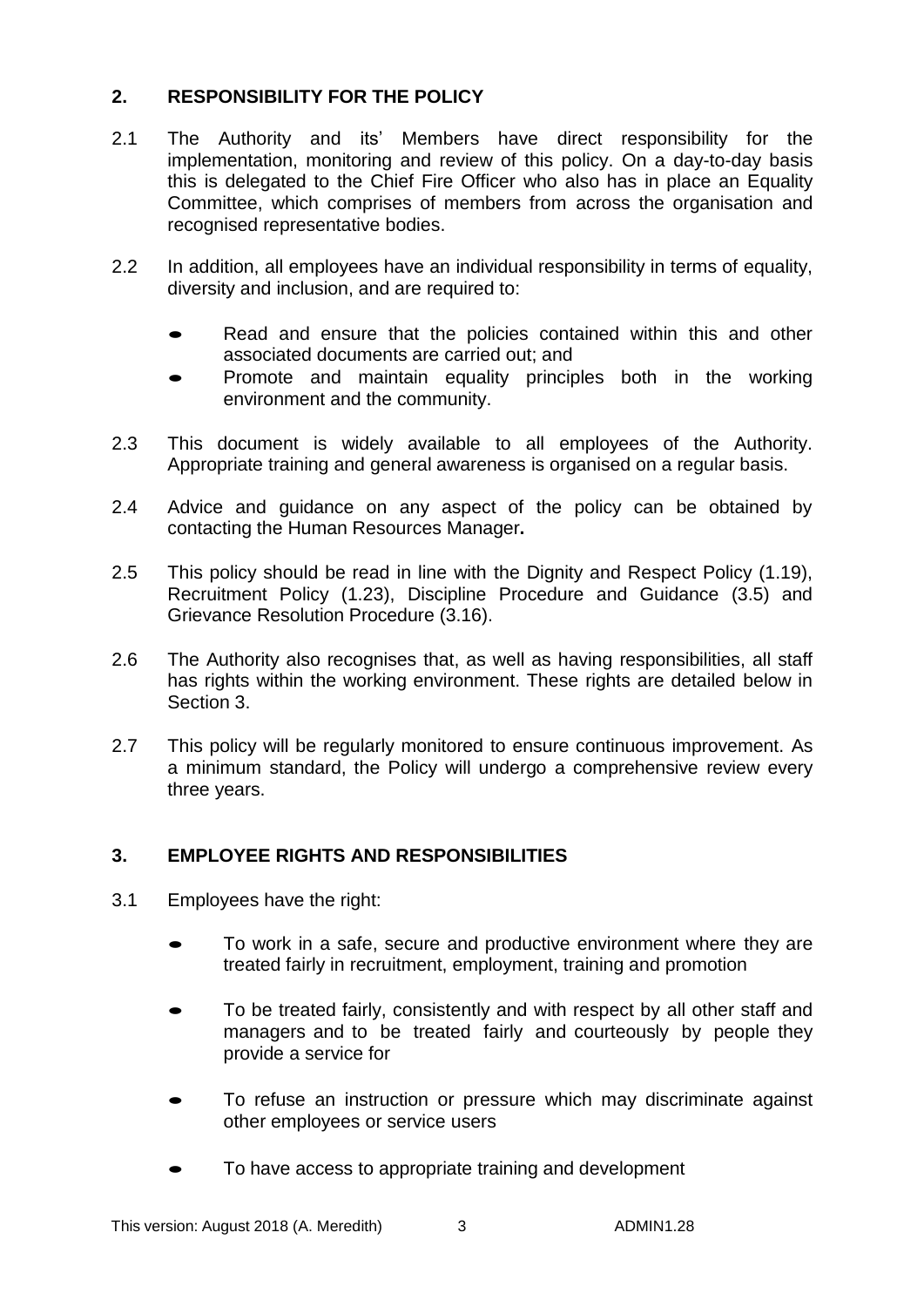- Not be harassed or intimidated by other employees because of any areas referred to in this policy and the Code of Conduct
- To be able to make <sup>a</sup> complaint, have faith in the investigation process and to receive support during that time
- To be valued by the organisation
- To be able to contact the Equality and Human Rights Commission, ACAS, any recognised body or their Trade Union if they feel the organisation is guilty of bad practice.
- 3.2 Employees have the responsibility:
	- To implement the policy on equality and diversity and to carry out laid down procedures in their job including treating colleagues fairly without prejudice or discrimination
	- To report any suspected discriminatory actions or practices
	- To develop their skills and knowledge to encourage others towards an integrated and harmonious working environment
	- Not to unlawfully discriminate against job applicants or employees in recruitment, employment, promotion, conditions of service and training
	- Not to harass, bully or unlawfully discriminate against people because of any areas referred to in this policy and the Code of Conduct
	- Not to instruct or put pressure on others to discriminate unlawfully
	- Not to victimise people because they have made <sup>a</sup> complaint or provided information on harassment or discrimination
	- To seek guidance from an appropriate person eg Human Resources Manager, Equality and Resources Manager, Trade Union or Line Manager – if in any doubt about any aspect of the policy
	- To be aware of the terms and conditions of other Codes of Conduct within the Authority such as Protection of Children and Vulnerable Adults, and the Prevention of Fraud and Corruption
	- Not to misuse emails and/or the internet and are reminded that the Authority has a comprehensive policy on such matters, which must be adhered to.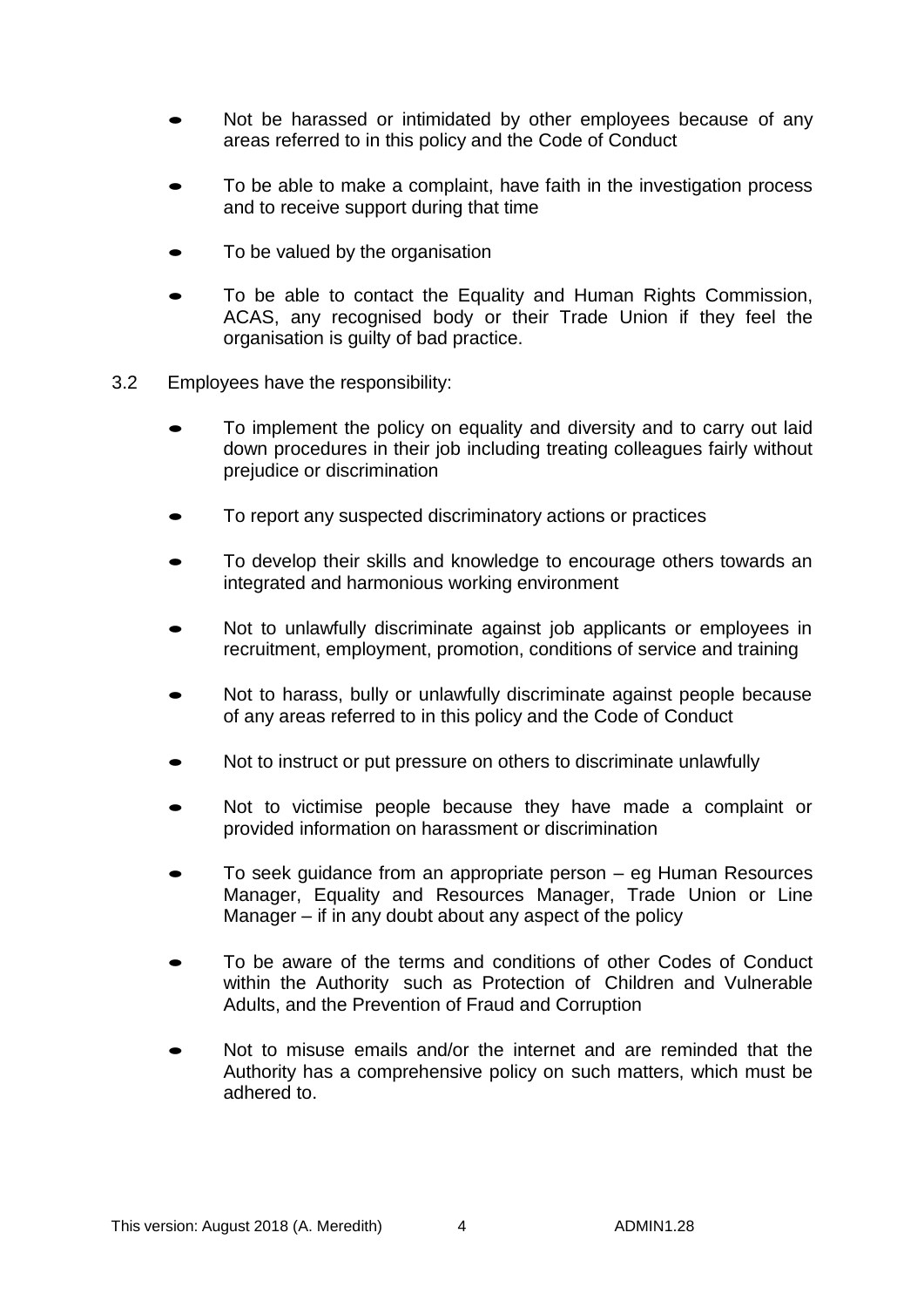## **4. EQUALITY AND DIVERSITY – GENERAL GUIDANCE**

4.1 Detailed within this section is general guidance for employees, prospective staff and the community on the key aspects of our policy. The Authority is committed to meet both statutory and non-statutory duties.

### 4.2 **Applicable Legislation**

- 4.2.1 In addition to the provisions set out in this policy document, the Authority is bound by its legal responsibilities.
- 4.2.2 The key legislation in relation to equality include:
	- Equality Act 2010
	- Human Rights Act 1998
	- Protection from Harassment Act <sup>1997</sup>
- 4.2.3 **Direct discrimination** occurs where a person is treated less favourably than another person would be in the same circumstances on the account of a protected characteristic including the perception of that characteristic.
- 4.2.4 **Indirect discrimination** consists of applying a requirement or condition which, whether intentional or not, adversely affects a considerably larger proportion of people who have or are perceived to have a protected characteristic.
- 4.2.5 Positive action can be taken legally to encourage disadvantaged groups who have been under-represented in work areas to consider applying for a particular vocation. This includes the provision of specific training. Positive action **does not guarantee** that anyone with a specific protected characteristic will gain employment.
- 4.2.6 There is however the provision of Genuine Occupational Requirement (GOR). In certain circumstances it is permissible to specifically advertise for someone who has a particular protected characteristic. An example of this could include working in the community with persons of a specific racial group or to preserve common decency.
- 4.3 An overview of equality legislation for reference is provided in Appendix A.
- 4.4 A list of useful contacts and resources in relation to equality can be found at Appendix B.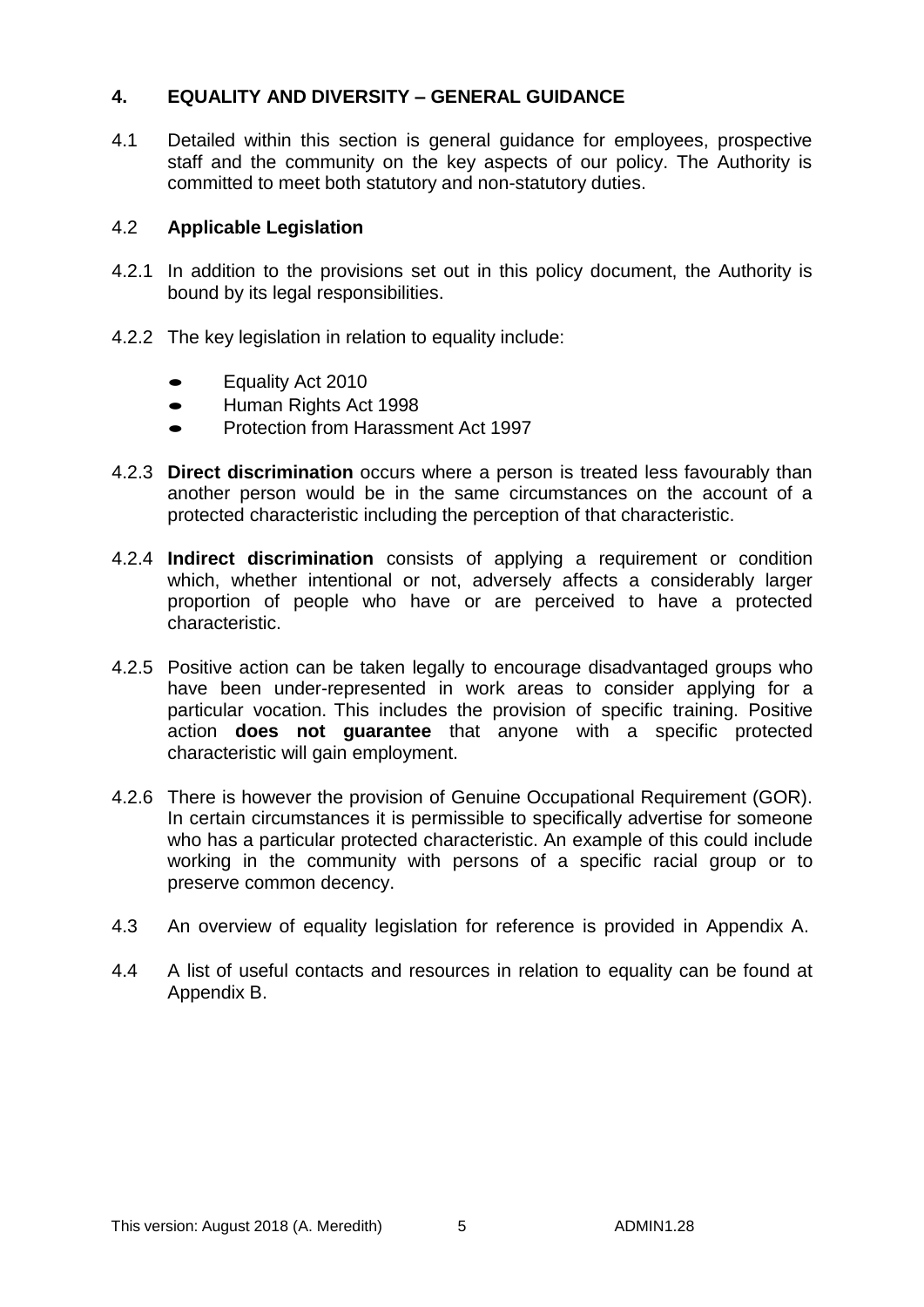### **5. MALPRACTICE OCCURING INSIDE THE WORKPLACE (WHISTLEBLOWING)**

- 5.1 The term used to describe arrangements which allow employees to express concerns about any type of malpractice which may be occurring in the workplace is 'whistleblowing'. Such arrangements are closely linked to a culture which encourages individuals to express their concerns (sometimes anonymously) without the fear of intimidation or recrimination, and in the confident knowledge that any reported concerns will be treated seriously and confidentially.
- 5.2 These arrangements are not simply confined to specific issues but encompass breaches of health and safety, malpractice, bullying, harassment, and any other situation that causes an employee to have serious concerns.
- 5.3 The Authority has in place an independent, confidential whistleblowing hotline 'Safecall' (0870 241 0762) which is available 24 hrs per day. This is to allow any employee to raise concerns about any matter of Authority business whether personally involved, anonymously or otherwise.
- 5.4 Safecall can be used to report any incidence of wrong doing in the workplace. It has been designed to reinforce the Authority's determination to have an open, transparent, fair, equal and inclusive culture in which the workplace is free from discrimination, bullying and harassment. This facility allows staff to report wrong doing to an independent body without any fears of recrimination from other staff.
- 5.5 Reports taken via Safecall are sent directly to the Service Investigating Officer thereby bypassing the normal reporting structure and ensuring a prompt response. If it is believed that a Principal Officer could be involved, the Clerk to the Fire Authority will be informed and will take any necessary action.
- 5.6 The Safecall number is well publicised within the organisation and every employee is issued with a credit-card-sized advice sheet for their use.
- 5.7 If you require any help or information about Safecall or any other aspect of the Code of Conduct please contact the Human Resources Manager on 0191 444 1620 or e-mail [equality@twfire.gov.uk.](mailto:equality@twfire.gov.uk)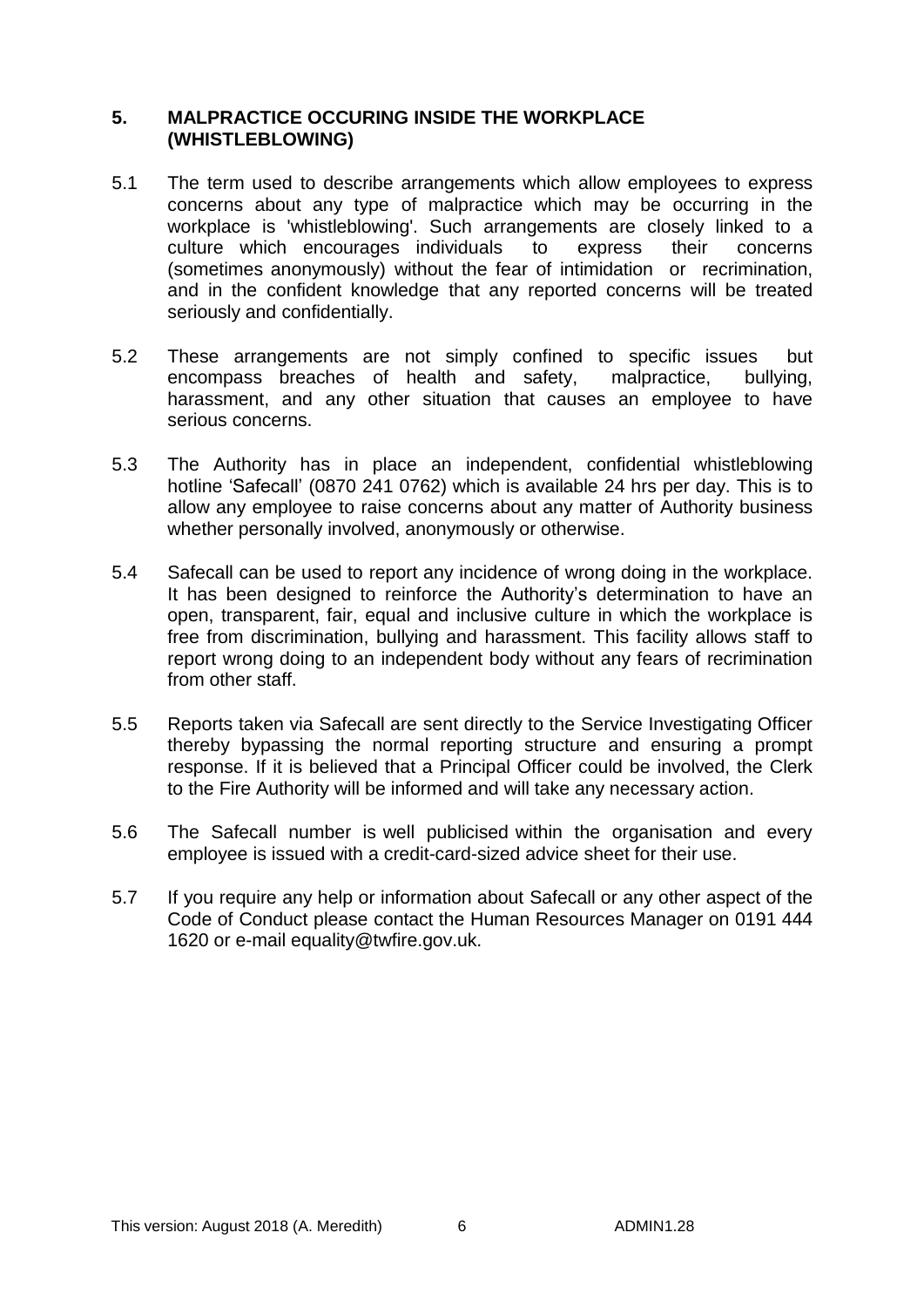## **APPLICABLE LEGISLATION**

Below is a list of the relevant legislation and a brief description of its purpose:

### **Equality Act 2010**

The Equality Act of 2010 harmonises the previous 40 years of legislation and provides additional provision for further protected characteristics which includes pregnancy and maternity, gender reassignment and marriage and civil partnership alongside the previously identified characteristics of race, sex, disability, age, religion and belief and sexual orientation.

#### **Human Rights Act 1998**

The Human Rights Act 1998 gives further legal effect in the UK to the fundamental rights and freedoms contained in the European Convention on Human Rights. These rights not only impact on matters of life and death, they also affect the rights people have in everyday life: what they can say and do, their beliefs, their right to a fair trial and other similar basic entitlements.

Most rights have limits to ensure that they do not unfairly damage other people's rights. However, certain rights – such as the right not to be tortured – can never be limited by a court or anybody else.

#### **Protection from Harassment Act 1997**

The protection from Harassment Act is a piece of UK law which among other things criminalises and creates a right to protection from stalking and persistent bullying in the workplace. The Act defines Harassment as a course of conduct. This conduct must have occurred twice or more and the behaviour be that which has caused alarm and distress.